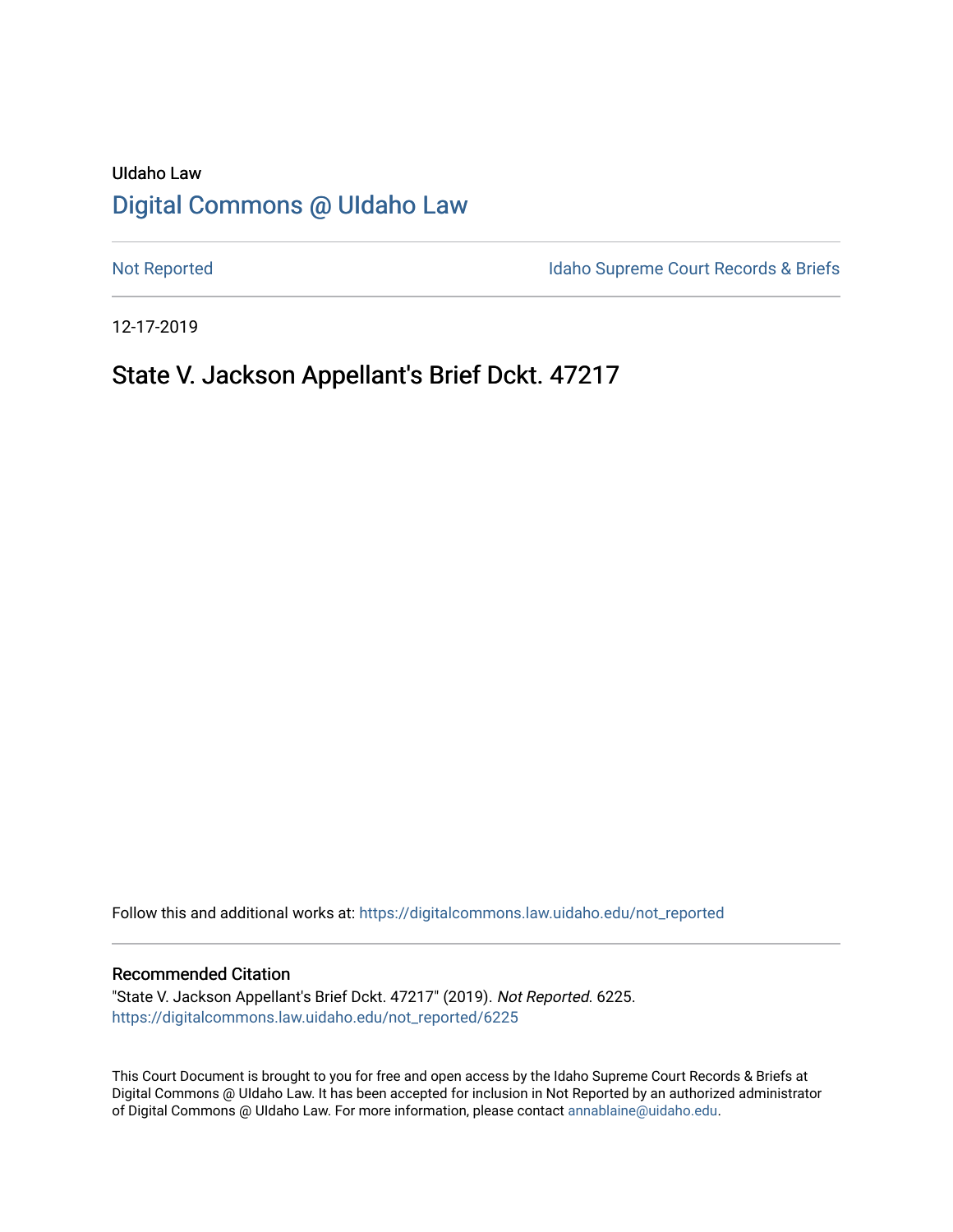Electronically Filed 12/17/2019 7:43 AM Idaho Supreme Court Karel Lehrman, Clerk of the Court By: Brad Thies, Deputy Clerk

### IN THE SUPREME COURT OF THE STATE OF IDAHO

) )

> ) ) ) ) )

STATE OF IDAHO,

Plaintiff/Respondent,

THERRAL E. JACKSON,

Defendant/Appellant.

) SUPREME COURT 47217-2019

) **APPELLANT'S OPENING BRIEF** 

**Appeal from the District Court of the Second Judicial District of the State of Idaho, in and for the County of Lewis (Case No. CV31-18-0255)** 

> **THE HONORABLE CARL KERRICK, PRESIDING District Judge**

**JONATHAN D. HALLY, residing at Lewiston, Idaho for Appellant LA WREN CE WASDENl, residing at Boise, Idaho for Respondent**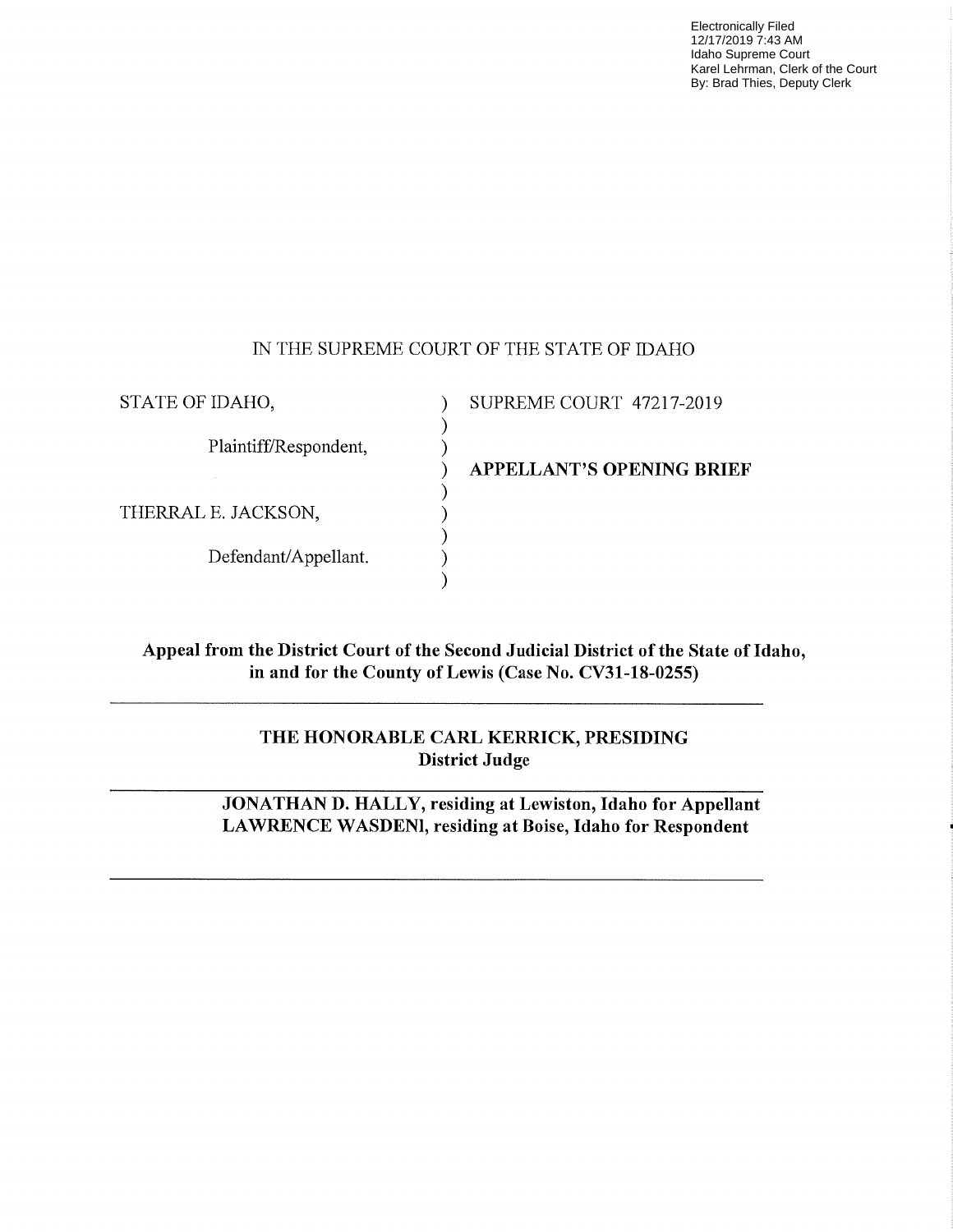# **TABLE OF CONTENTS**

| I.  |           | The District Court Committed Reversible Error by Providing Erroneous<br>Jury Instructions Regarding the Crime of Battery on an Officer Which   |
|-----|-----------|------------------------------------------------------------------------------------------------------------------------------------------------|
|     | A.        |                                                                                                                                                |
|     | <b>B.</b> | The Court Improperly Instructed the Jury as to the State's Burden                                                                              |
|     | C.        | The Court Failed to Instruct the Jury as to the Defendant's Right to Use Force<br>to Defend Himself If Law Enforcement Used Excessive Force. 5 |
| II. |           | Mr. Jackson's Due Process Was Violated as a Result of a Fatal Variance Between                                                                 |
|     |           |                                                                                                                                                |
|     |           |                                                                                                                                                |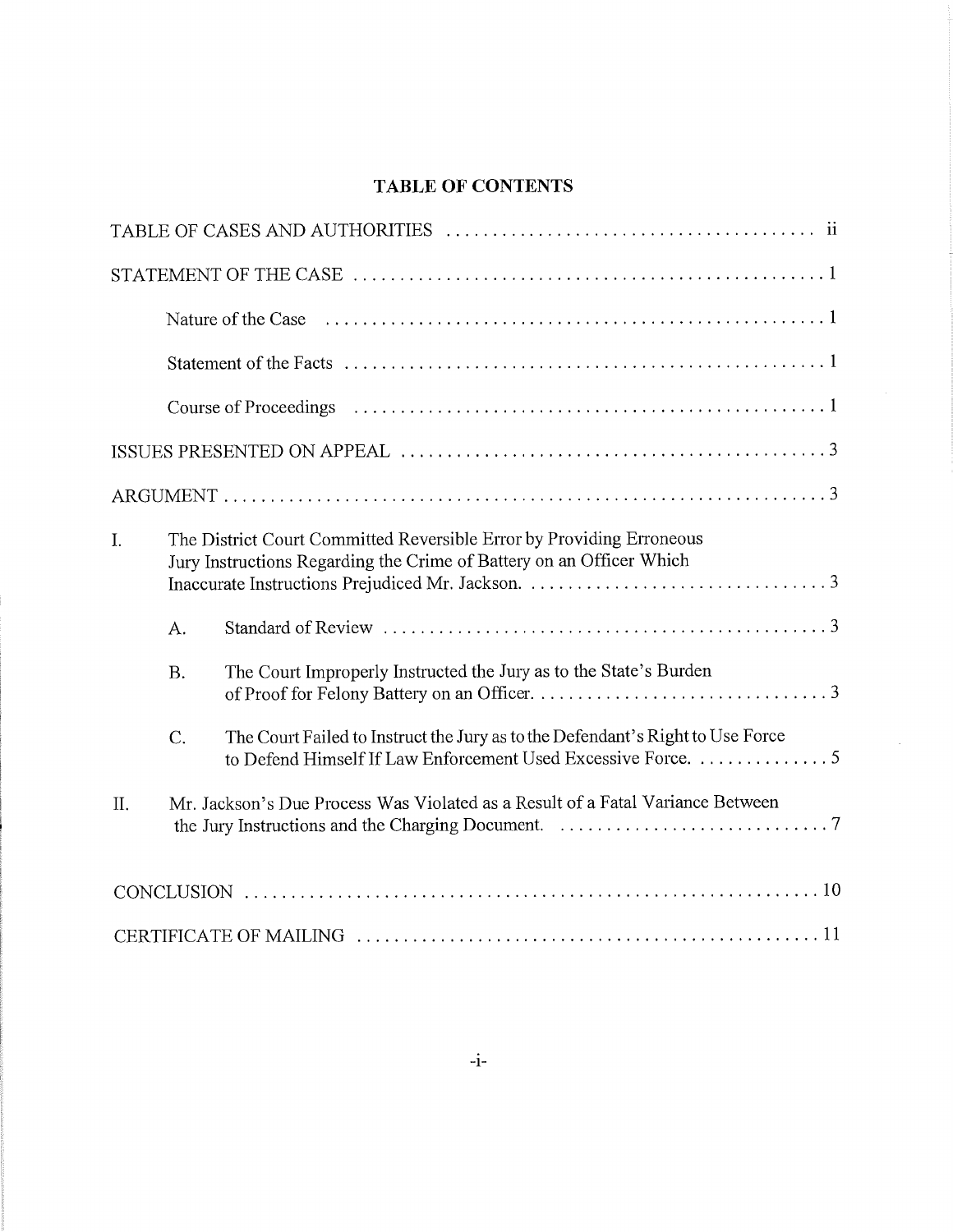## **TABLE OF CASES AND AUTHORITIES**

| Berger v. United States, 295 U.S. 78, 82, 55 S.Ct. 629, 79 L.Ed. 1314 (1935)  8 |
|---------------------------------------------------------------------------------|
|                                                                                 |
|                                                                                 |
|                                                                                 |
|                                                                                 |
| State v. Halbesleben, 75 P.3d 219, 223, 139 Idaho 165, 169 (Idaho App., 2003)   |
|                                                                                 |
|                                                                                 |
| State v. Spurr, 114 Idaho 277, 279, 755 P.2d 1315, 1317 (Ct. App. 1988). 5,6    |
| State v. Windsor, 110 Idaho 410, 418, 716 P.2d 1182, 1190 (1985) ). 25, 27, 29  |

# **STATUTES/RULES**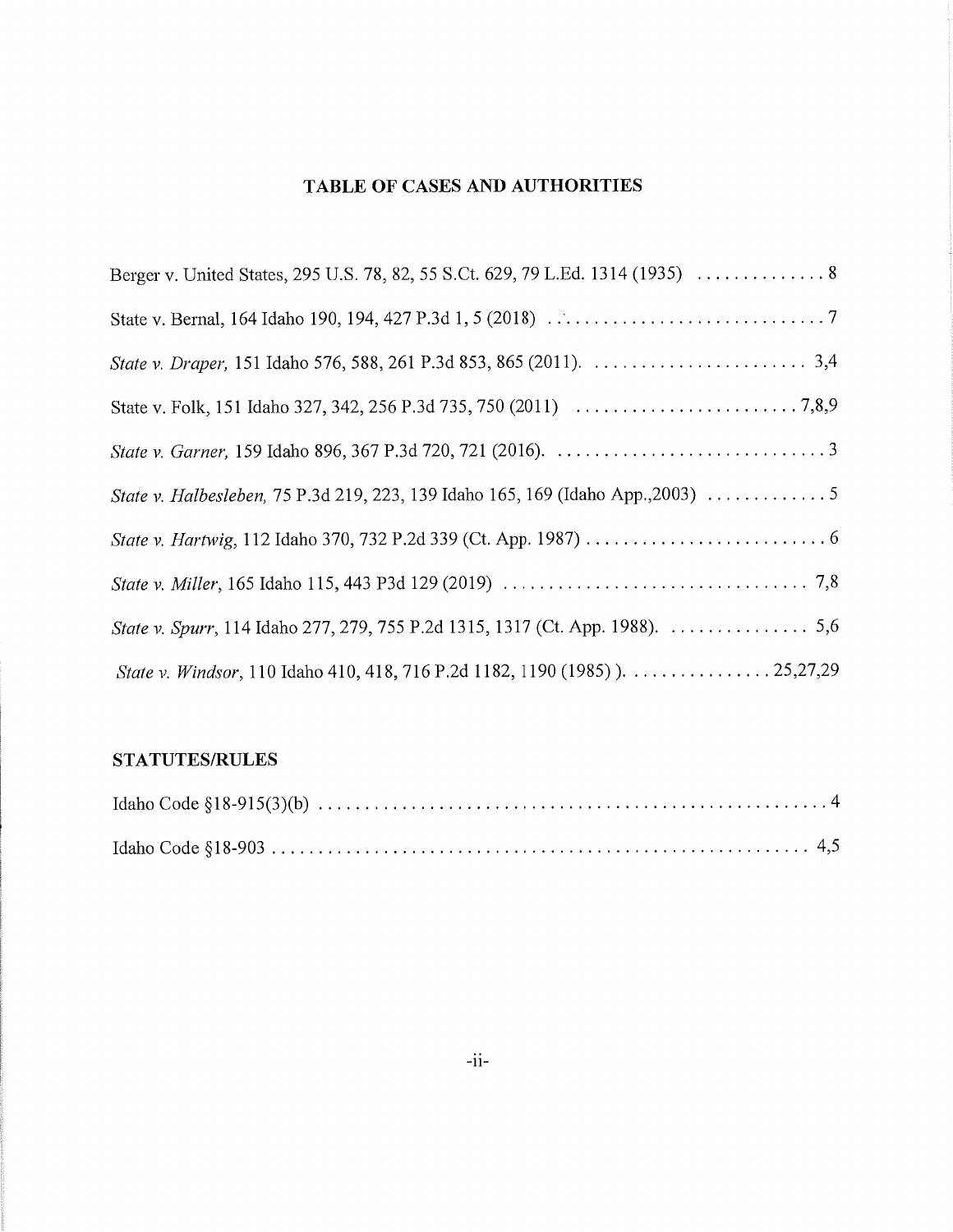#### **STATEMENT OF THE CASE**

#### *Nature of the Case*

Mr. Jackson appeals from the District Court's entry of Judgment of Convictions for Battery on <sup>a</sup>Law Enforcement Officer, a felony, and for Resisting, Obstructing or Delaying an Officer, a misdemeanor.

#### *Course of Proceedings*

Mr. Jackson was charged by way of Information for Battery Against a Police officer, a felony in violation of Idaho Code § 18-915(3)(b) and Resisting and Obstructing, a misdemeanor, in violation of Idaho Code §18-705. Mr. Jackson pleaded not guilty to the charges and a jury trial was held on February 14 -15 of 2019. The jury found the Defendant Guilty of both Counts. ®. p. 117). A Judgment of Conviction Order of Suspending Sentence and Order of Probation was filed on June 26, 2019. ( R. p. 127). Mr. Jackson timely filed a Notice of Appeal on July 22, 2019. ( R. p. 144). *Statement of the Facts* 

On June 12, 2018, Idaho County Deputies Keith Olson and Hernandez responded to a call of a vehicle crash that occuned in Kamiah, Lewis County, Idaho. (Tr. p. 124, Ls. 22-23; P. 126 Ls. 1- p. 127 L. 1.) Upon arriving, Officer Olson contacted both drivers involved in the accident and obtained insurance, driver's license and registration. (Tr. p. 129 L. 19- L. 25.) He learned that the driver of the motorcycle involved in the crash possessed a weapon. Deputy Olson removed the firearm and secured it in his police vehicle. (Tr. p. 131, Ls. 19-21.) Officer Olsen then observed the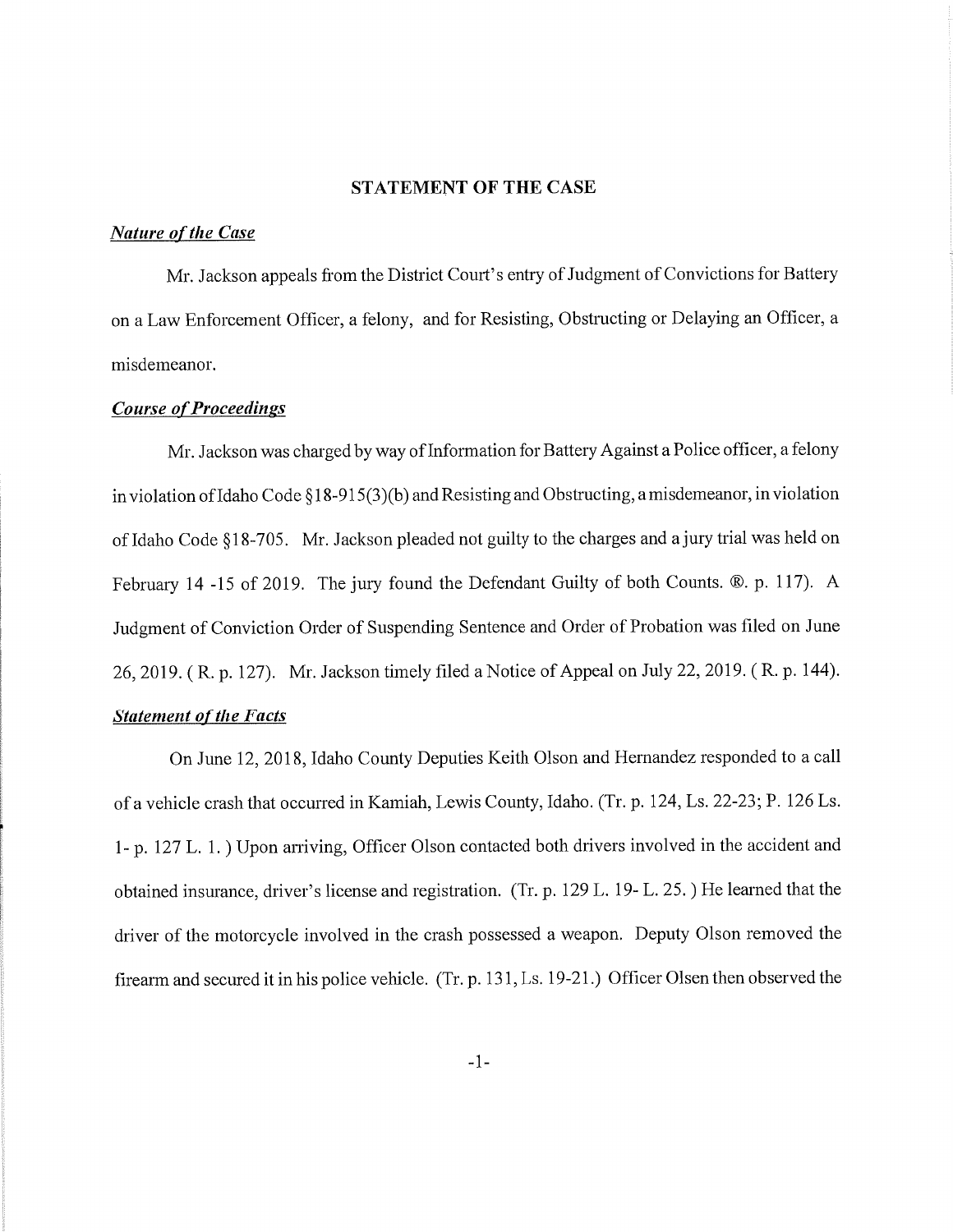driver of the motorcycle speaking with the Mr Jackson. (Tr. p. 132 Ls. 13-14.) Mr. Jackson, in tum, had owned and operated a towing service for over 52 years. Tr. p. 211 Ls. 3-9. He had received a call about the possible need for towing/wrecker service so he went to the scene of the accident. (Tr. p. 213, Ls. 3-6.) Mr. Jackson then began to speak with the driver of a motorcycle to determine ifhe needed a wrecker service. (Tr. p. 213, L. 16-23.)

After securing the weapon, Officer Olson approached Mr. Jackson and overheard him say something to the effect that Olson was from Idaho County and he was not sure why he was there. He then heard Mr. Jackson say "asshole". Olson then engaged Mr. Jackson, telling him that he needed to leave. (Tr. p. 134, Ls. 19-24.) Officer Hernandez then approached nearby. ( Tr. p. 135 L. 2.) Deputy Olson again told Mr. Jackson to leave and then placed Mr. Jackson under arrest when Mr. Jackson failed to do so. (Tr. p. 138 Ls. 11-12.)

Officers Olson and Hernandez both grabbed Mr Jackson and a struggle ensued as the officers were forcing Mr. Jackson's arms behind his back and tried to force him to the ground. (Tr. p. 138 L. 14.) During the struggle, the officers fractured Mr. Jackson's elbow and Officer Olson kneed Mr. Jackson in the stomach or groin area. (Tr. p. 143, 1. 12-13; p. 217 Ls. 12-16) During the struggle, Officer Olson claimed he was struck in the ear by Mr. Jackson but was not sure if it was with an open or closed hand. (Tr. p. 139 Ls. 18-22.)

Mr. Jackson was charged with Battery on an Officer, a felony, in violation of§ 18-915(3)(b) and Resisting and Obstructing or Delaying an officer, a misdemeanor, in violation of Idaho Code §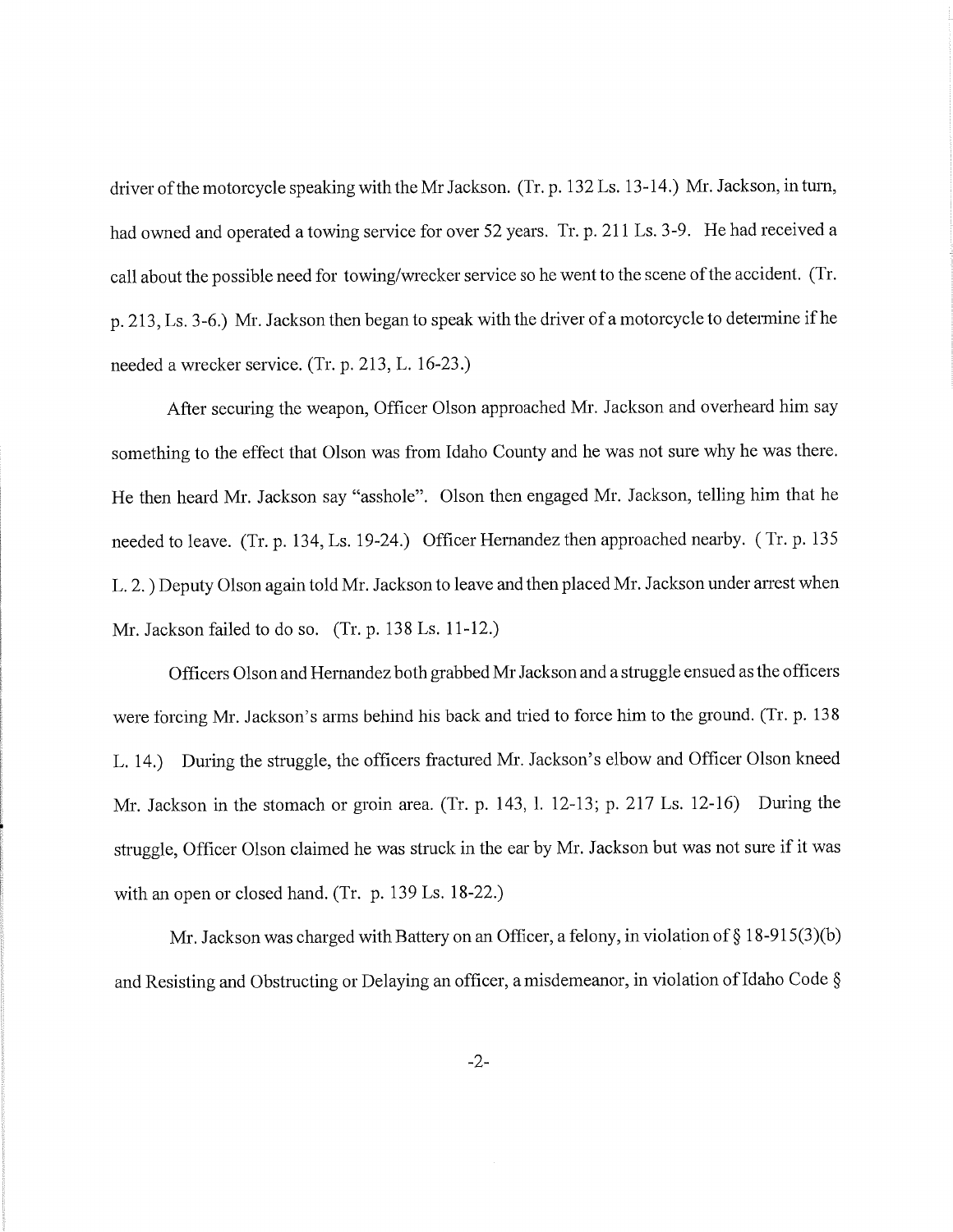18-705. (R.P.25)

#### **ISSUE PRESENTED ON APPEAL**

Did the District Court Committed Reversible Error by erroneously instructing the jury on the elements of the crimes for which Mr. Jackson was charged?

#### **ARGUMENT**

### **I. The District Court Committed Reversible Error by Providing Erroneous Jury Instructions Regarding the Crime of Battery on an Officer Which Inaccurate Instructions Prejudiced Mr. Jackson.**

#### **A. Standard of Review.**

Whether a jury has been properly instructed is a question of law over which the Court exercises free review. When reviewing jury instructions, the Court asks whether the instruction as a whole, and not individually, fairly and accurately reflect applicable law. *State v. Garner,*  159 Idaho 896, 367 P.3d 720, 721 (2016). An erroneous instruction will not constitute reversible error unless the instruction as a whole misled the jury or prejudiced a party. *State v. Draper*, 151 Idaho 576,588,261 P.3d 853, 865 (2011).

### **B. The Court Improperly Instructed the Jury as to the State's Burden of Proof for Felony Battery on an Officer.**

The District Court improperly instructed the jury as to the conduct that could constitute the crime of felony battery on an officer by including unlawful touching as described in section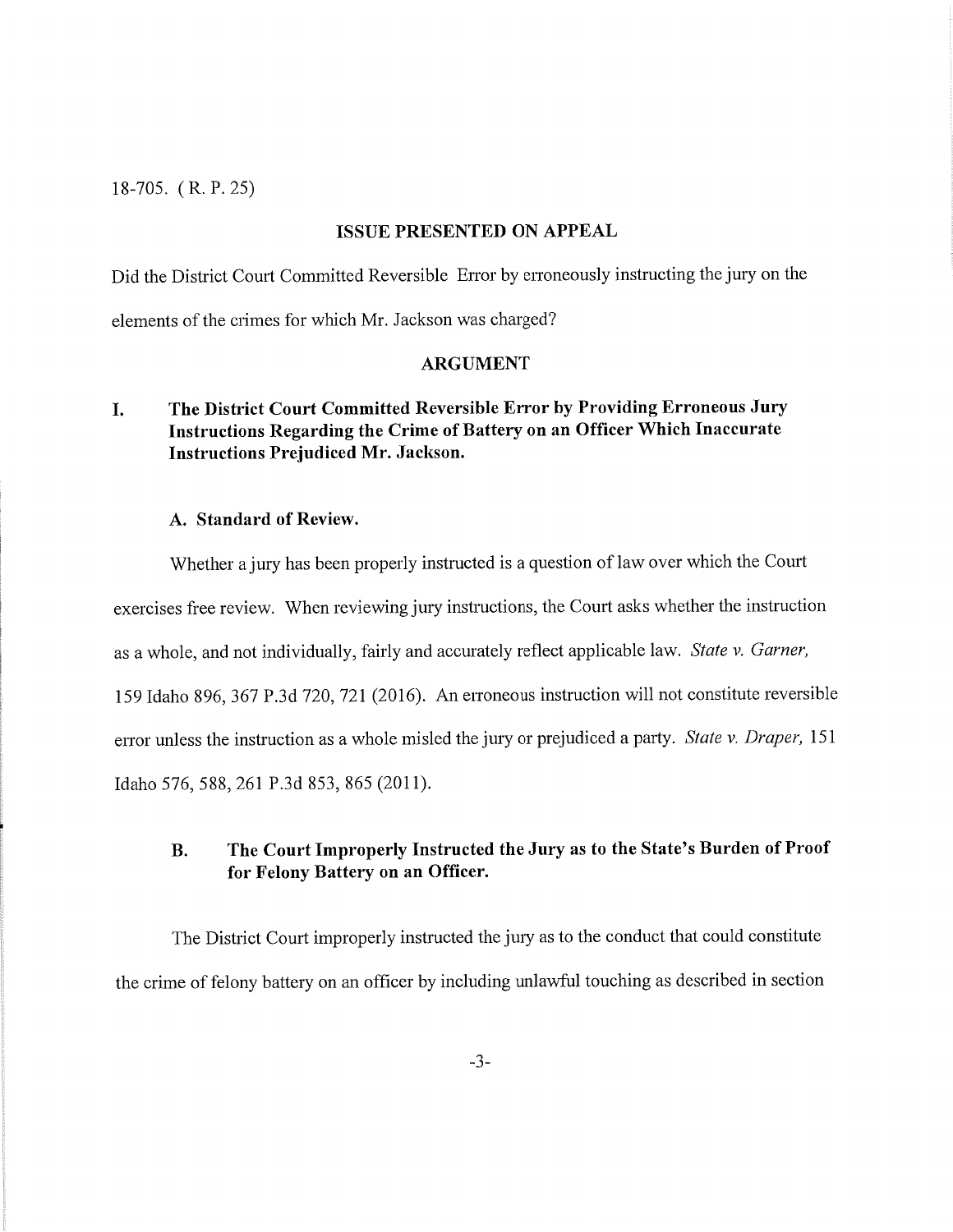18-903(b). In doing so, the District Court reduced the State's burden of proof which constitutes reversible error. *Draper*, 151 Idaho at 588.

Mr. Jackson was charged with felony battery on an officer in violation of  $\S 18-915(3)(b)$ which states, in states, in relevant part,

For committing a violation of the provisions of sections 18-903, Idaho Code, **except unlawful touching as described in section 18-903(b** ), Idaho Code, against the person of a former or present peace officer, sheriff or police officer: (a) Because of the exercise of official duty or because of the victim's former or present official status; or (b) While the victim is engaged in the performance of his duties and the person committing the offense knows or reasonably should know that such a victim is a peace officer, sheriff or police officer; the offense shall be a felony...

®. p. 25.) Despite the fact that the unlawful touching provision of 18-903(b) is expressly

excluded from the elements of felony battery on an officer, the District Court included that

provision within its definition of battery. More particularly, Instruction No. 13 identified the

elements needed for the State to prove felony battery on an officer which included proof that the

"defendant THERRAL E. JACKSON committed a battery". ®. p. 101.) The Court then defined

battery by simply restating Idaho Code 18-903, including section 18-903(b). Instruction No. 14

provided as follow:

A "battery" is committed when a person:

- (1) willfully and unlawfully uses force or violence upon the person of another; or
- (2) **actually, intentionally and unlawfully touches** or strikes another person against the will of the other; or
- (3) unlawfully and intentionally causes bodily harm to an individual.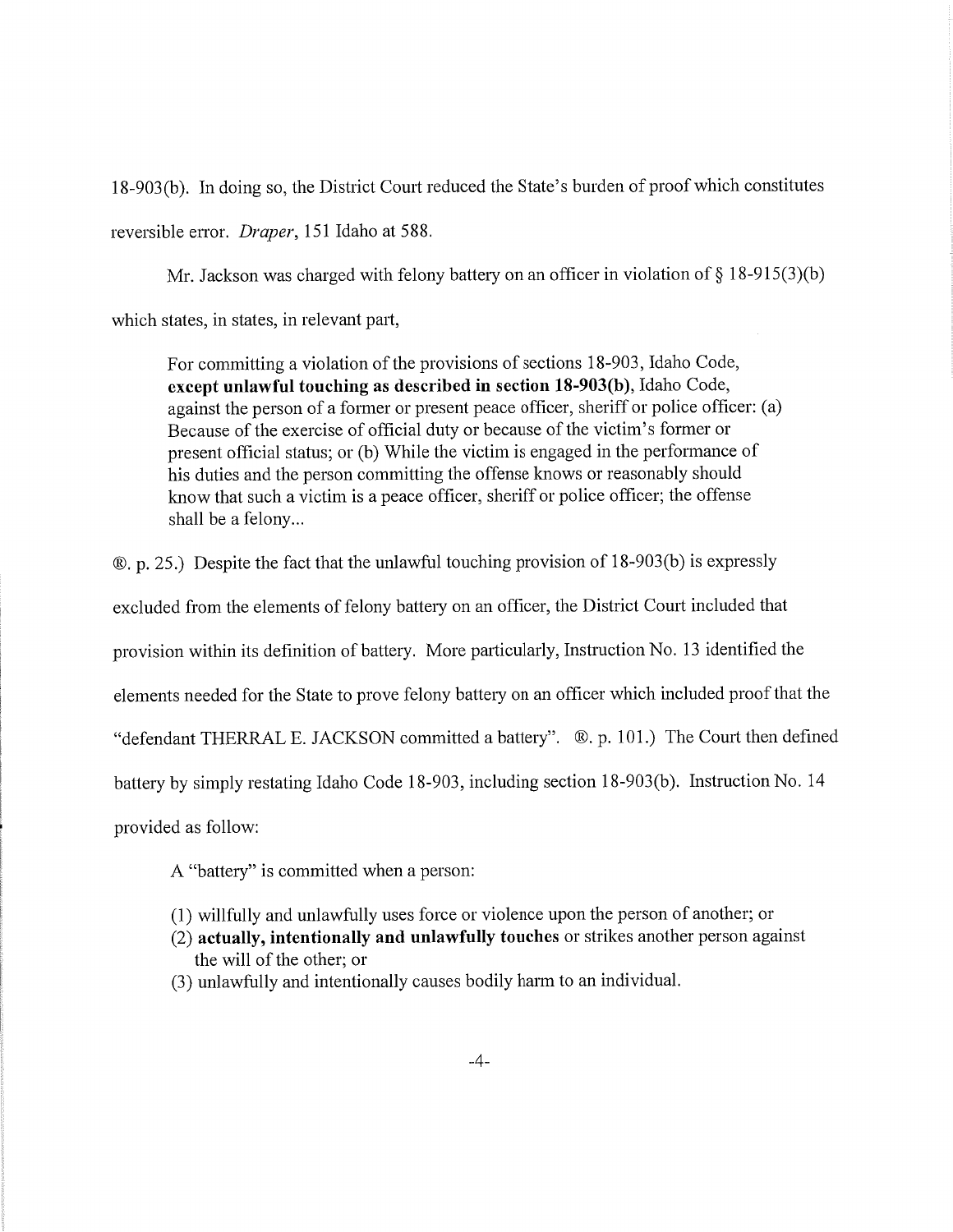®. p. 102.)

By including "unlawful touching" within the definition of battery, the District Court instructed the jury that it could find Mr. Jackson guilty of battery on an officer based upon conduct that Idaho Code Section 18-915(3)(b) specifically excluded from criminal culpability. In doing so, the Court improperly expanded the type of conduct for which the Jury could find the defendant guilty. A jury instructions that lightens the prosecution's burden of proof and are impermissible and an instructional error requires reversal of a judgment of conviction if the instruction misled the jury or prejudiced the defendant. *State v. Halbesleben*, 75 P.3d 219, 223, 139 Idaho 165, 169 (Idaho App., 2003). Without question, the Court's inclusion of the unlawful touching provision of 18-903 (b) mislead the jury and prejudiced the defendant. As such, the District Court committed reversible error.

#### **C. The Court Failed to Instruct the Jury as to the Defendant's Right to Use Force to Defend Himself If Law Enforcement Used Excessive Force.**

Mr. Jackson was entitled to a self defense instruction which informed the jury that he could use force if the officers Olson and Hernandez used excessive force against him. The Court's failure to include such an instruction constitutes fundamental error. In Idaho, a trial judge must charge the jurors with all matters of law necessary for their information. A defendant is entitled to have the jury instructed on all points of the law applicable to a defense themy that there was a justification or excuse for commission of the offense. *State v. Spurr,* <sup>114</sup> Idaho 277,279, 755 P.2d 1315, 1317 (Ct. App. 1988).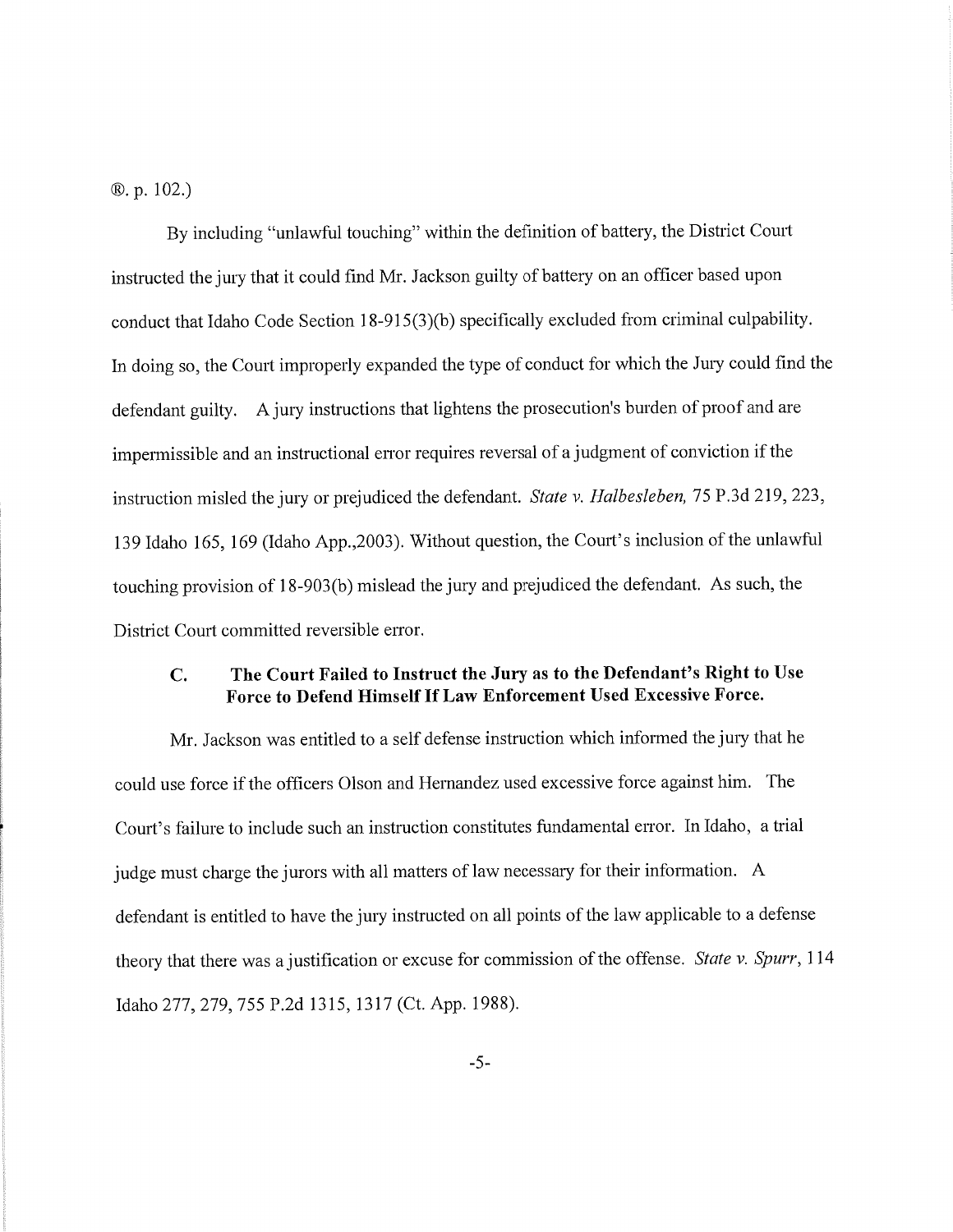In *State v. Spurr,* the defendant was found guilty of obstructing a police officer and committing a battery upon a police officer. The Court, however, found that a person has a constitutional right not to be subjected to excessive force by law enforcement officers in the performance of their duties. As such, a defendant has the right to defend himself against the use of excessive force by an officer. *State v. Hartwig,* 112 Idaho 370, 732 P.2d 339 (Ct. App. 1987). The determination of whether excessive force has been used is a question of fact for the jury. *Spurr,* 114 Idaho at 279.

In *Spurr*, the Court held that the trial court erred in failing to instruct the jury that if the arresting officer used excessive force, Spurr had a right to reasonably defend himself. Because there was evidence from which the jury could have found that the arresting officer used force to an excessive degree, the omission of that jury instruction was deemed reversible error. *Id.* 

In the case at bar, there was clear evidence that the Officers used force during their arrest of Mr. Jackson which included kneeing him in the stomach or groin and using such force as to fracture Mr. Jackson's elbow. Accordingly, the jury should have been instructed that Mr. Jackson had a right to use reasonable force to defend himself against the officers' use of excessive force.

Compounding the problem with the failure to provide the self defense instruction was the Court's inclusion of the instruction that informed the jury that a person has duty to refrain from using force in resisting arrest. More specifically, Instruction No. 19, specifically prohibited the

-6-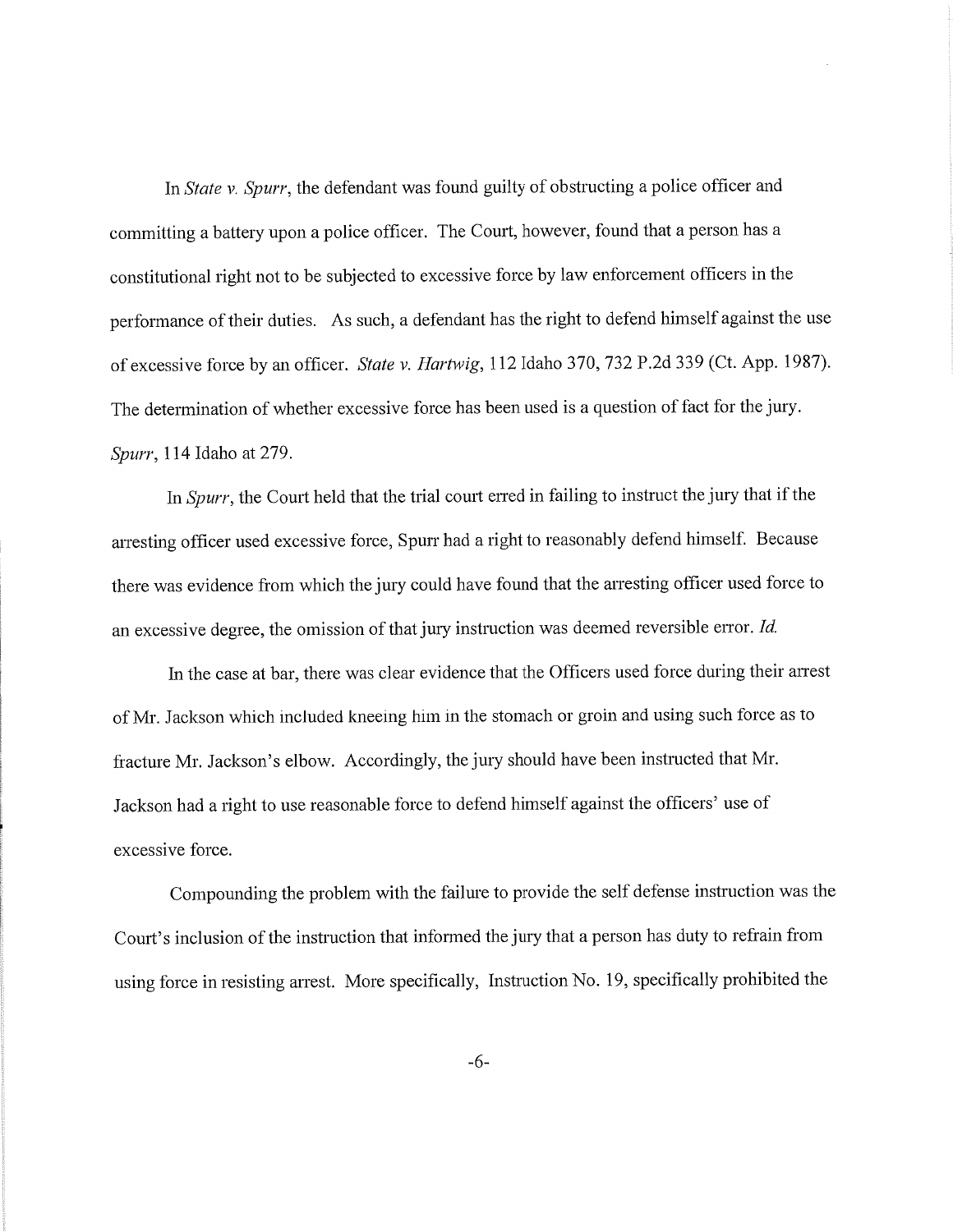use of force, stating that "If a person has reasonable ground to believe he is being arrested by a peace officer, it is his duty to refrain from using force or any weapon in resisting arrest regardless of whether o r not there is a legal basis for the arrest." R. P. 107

It is beyond fair debate that Mr. Jackson was prejudiced by the District Court's inclusion of Instruction No. 19 that prohibited the use of force while not including a self-defense instruction that would have informed the jury that Mr. Jackson had a right to use force to defend himself against excessive force. Accordingly, in reading the jury instructions as a whole, the instructions constituted fundamental error as they prejudiced Mr. Jackson.

## **II. Mr. Jackson's Due Process Was Violated as a Result of a Fatal Variance Between the Jury Instructions and the Charging Document.**

Mr. Jackson's due process rights were violated as a result of a fatal variance existing between the charging language contained within the jury instruction and the actual charging document for the crime of Resisting, Obstructing or Delaying an Officer. Accordingly, the Defendant's conviction should be vacated.

Jury instructions should match the allegations in the charging document as to the means by which a defendant is alleged to have committed the charged crime." *State v. Bernal,* 164 Idaho 190,194,427 P.3d 1, 5 (2018) "Failure to do so creates a variance." *Id.* (citing State v. Folk, 151 Idaho 327,342,256 P.3d 735, 750 (2011) ). "A variance becomes fatal when it violates due process." *Id.* This Court discussed fatal variance in *State v. Miller,* 165 Idaho 115,443 P3d 129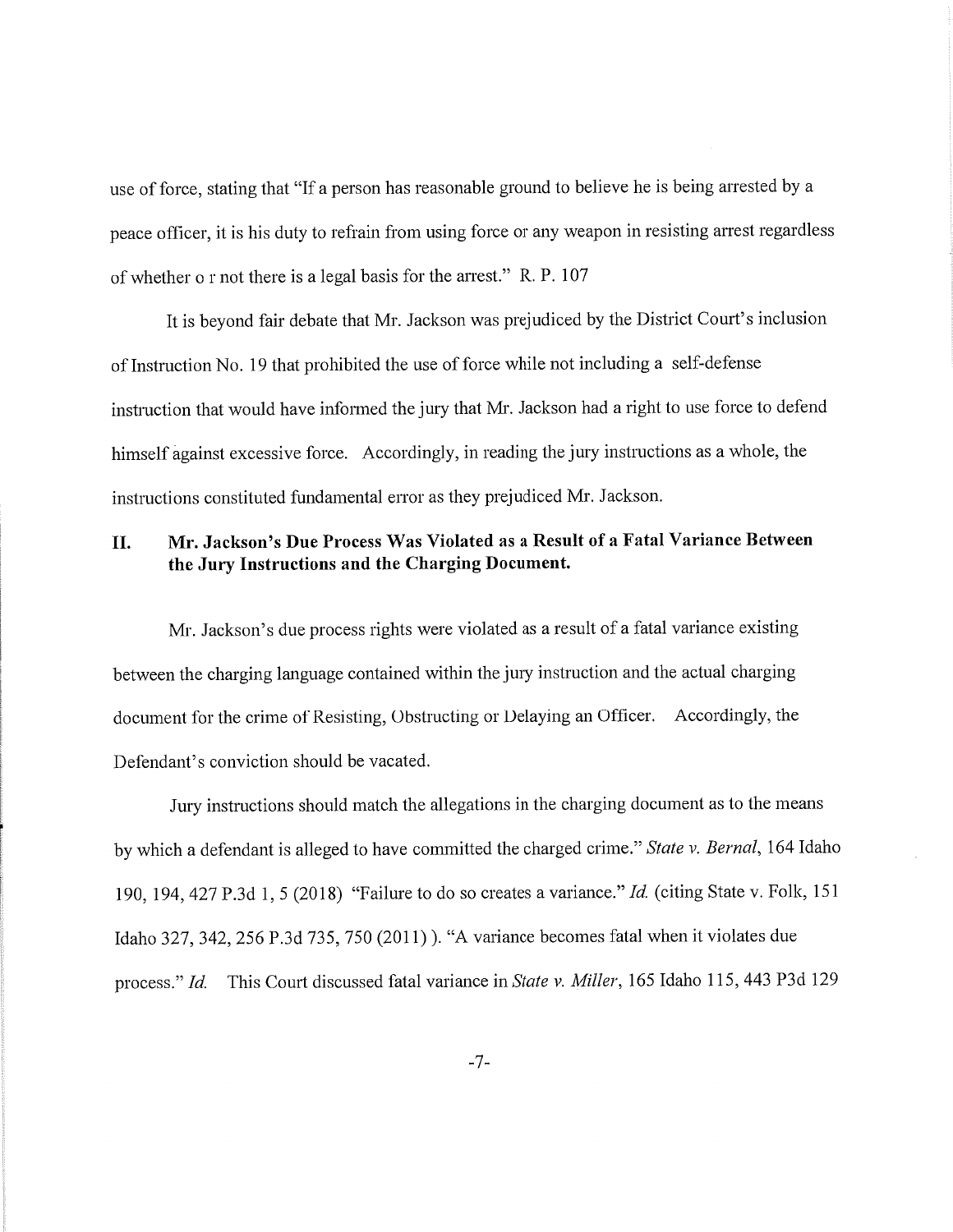(2019) wherein the Court stated that,

The general rule that allegations and proof must correspond is based upon the obvious requirements (1) that the accused shall be definitely informed as to the charges against him, so that he may be enabled to present his defense and not be taken by surprise by the evidence offered at the trial; and (2) that he may be protected against another prosecution for the same offense.

*Id.* 443 P,3d at 134 (quoting Berger v. United States, 295 U.S. 78, 82, 55 S.Ct. 629, 79 L.Ed. 1314 (1935))

Applying this standard presents a two-step process. *State v. Gas,* 161 Idaho 588, 592, 388 P.3d 912, 916 (Ct. App. 2016) ). First, the appellate court determines whether there was a variance between the information used to charge the crime and the instruction presented to the jury. *Miller*, 443 P.3d at 134. Second, if a variance does exist, then the court examines whether it rises to the level of prejudicial error requiring reversal of the conviction, i.e., whether it is fatal. *Id.* Even if there is a variance between the charging instrument and the jury instruction, reversal is only necessary when the variance "deprives the defendant of the right to fair notice or leaves him or her open to the risk of double jeopardy." *Id.* As to notice, this Court must determine whether the defendant was misled or surprised "in the preparation or presentation of his or her defense." *Id.,* citing *State v. Windsor,* 110 Idaho 410,418, 716 P.2d 1182, 1190 (1985) ).

In *State v. Folk,* 151 Idaho 327,342,256 P.3d, 735, 750 (2011) this Comt found a fatal variance existed when a jury instruction permitted a jury to find the defendant guilty of crimes not charged in the information. *Folk,* 151 Idaho at 342,256 P.3d at 750.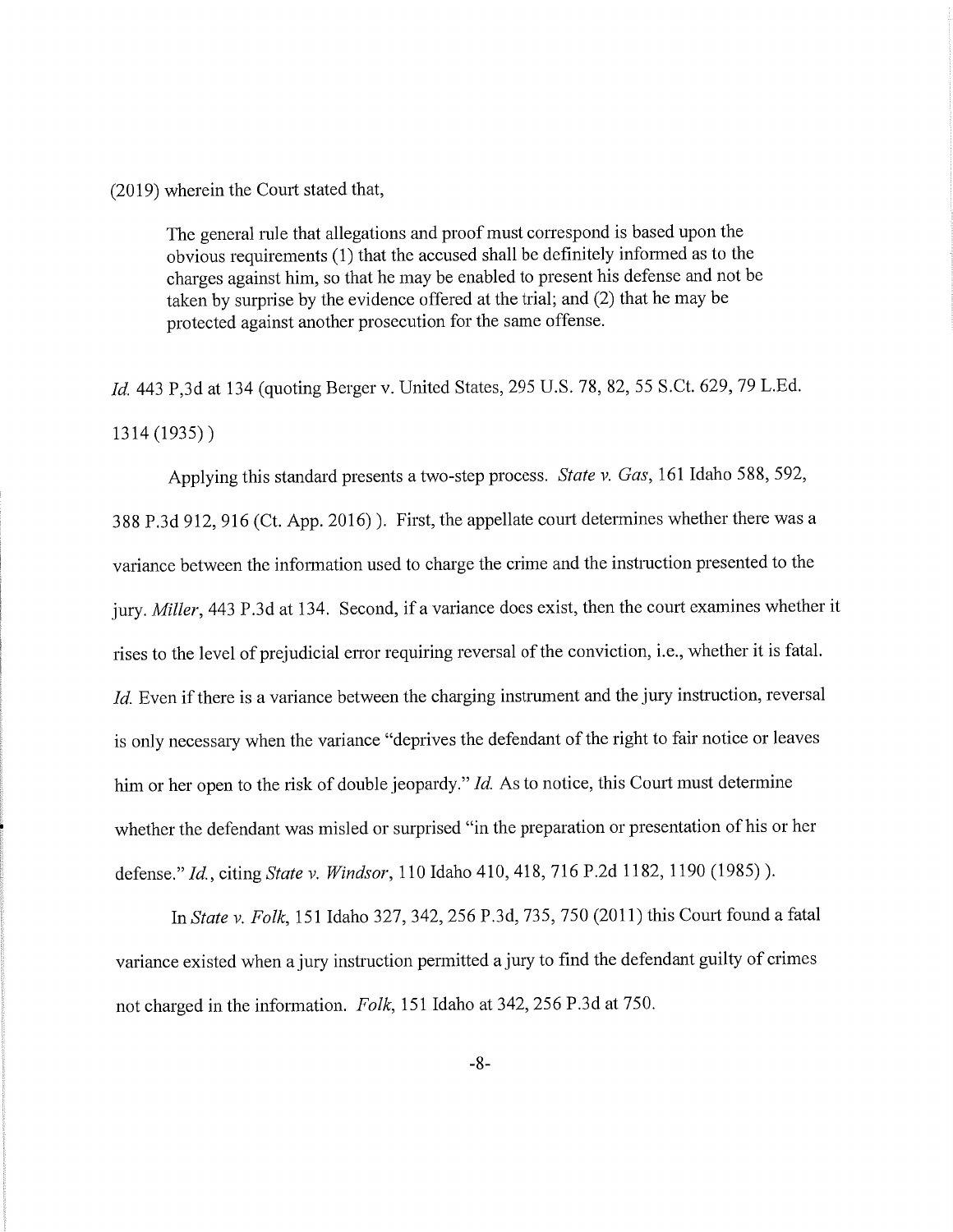A review of the criminal charge and the jury instruction in the case at bar clearly

establishes the existence of a variance. Within Count II, the Criminal Information specifically identified the conduct that gave rise to the charge of Resisting and Obstructing. ( R. p. 26) More particularly, Count II specifically stated that the charge was the result of Mr Jackson refusing to *"clear the scene of an ongoing investigation after having been requested to do so by Cpl. Keith Olsen, Idaho County Sheriff's Office.*" ®. p. 26) Jury Instruction 17, however, did not include any of the specific conduct that was listed within the charging document.®. p. 105) Instead, it provided as follows

In order for the defendant to be guilty of Resisting, Obstruction, or Delaying an officer, the state must prove each of the following:

- 1. On or about the  $12^{th}$  June, 2018
- 2. In the state of Idaho
- 3. The defendant THERRAL E. JACKSON
- 4. Resisted, delayed, or obstructed
- 5. KEITH OLSEN, a peace officer,
- 6. In the discharge, or attempt to discharge, any duty of Keith Olsen's

office.

If any of the above has not been proven beyond a reasonable doubt, you must find the defendant not guilty. If each of the above has been proven beyond a reasonable doubt, then you must find the defendant guilty.

( R. p. 105)

Here the charging document is far mor restrictive as to what conduct the state must prove

for the jury to find Mr. Jackson guilty of Obstruction than the jury instruction. This variance is

fatal because the jury instruction permitted a jury to find the defendant guilty of Obstruction

based upon conduct other than failing to clear the scene when requested. Thus, it permitted a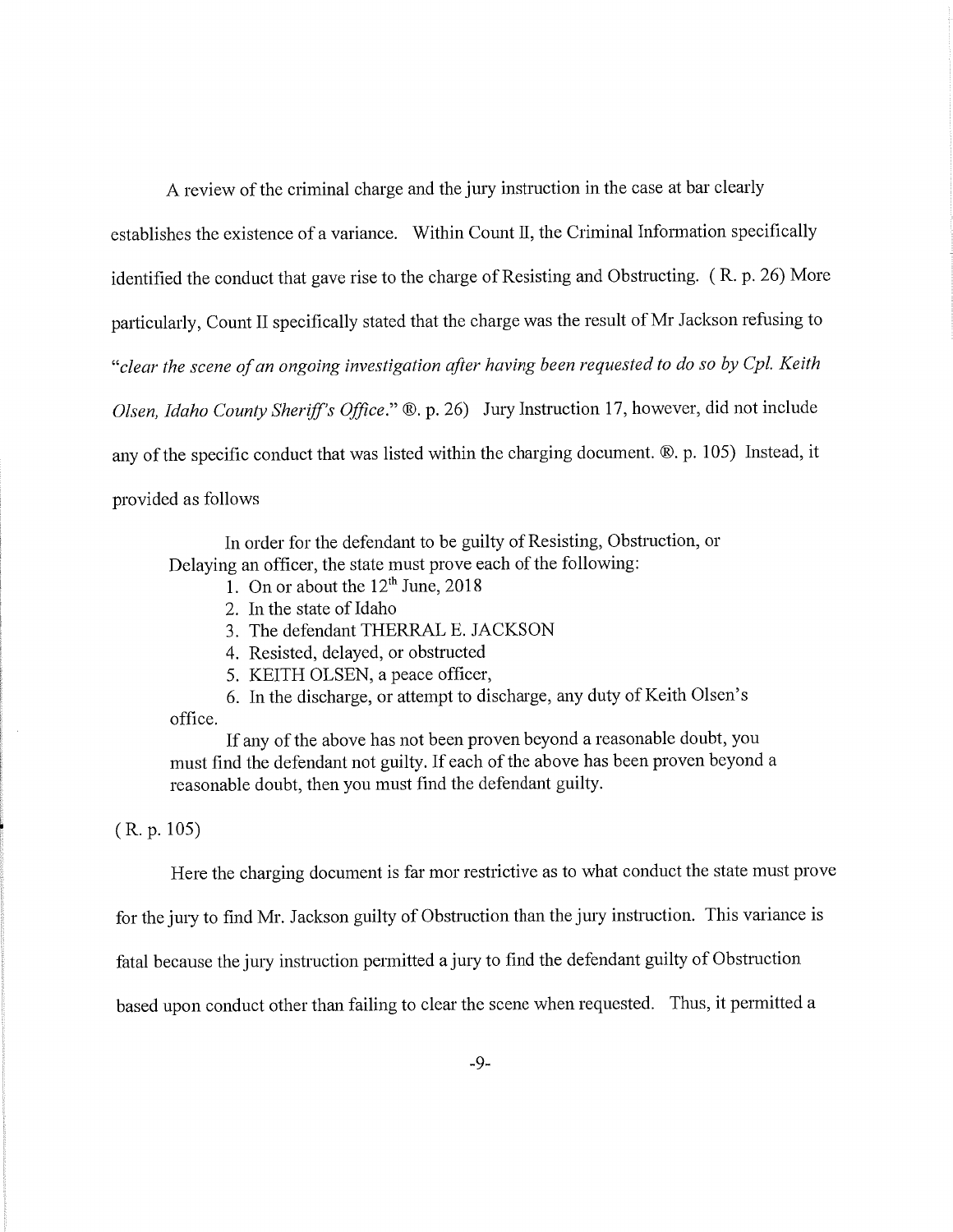jury to find Mr. Jackson guilty of Obstruction based upon conduct that had not been charged. Like in *Folk,* this Court should find the existence of a fatal variance.

Without question, the erroneous instruction was prejudicial to the Defendant as it misstated the law and significantly diminished the conduct that was needed for the jury to convict the Defendant.

#### **CONCLUSION**

For the reasons stated above, Mr. Jackson respectfully request this Court to vacate the convictions of felony battery on an officer and the misdemeanor charge of obstruction.

RESPECTFULLY SUBMITTED this 17 day of December 2019.

 $\bigtriangledown$   $\bigtriangledown$ 

 $\overrightarrow{B}$ . Jopathan D. Hally, a member of the firm Attorneys for Defendants/ Appellants Jackson